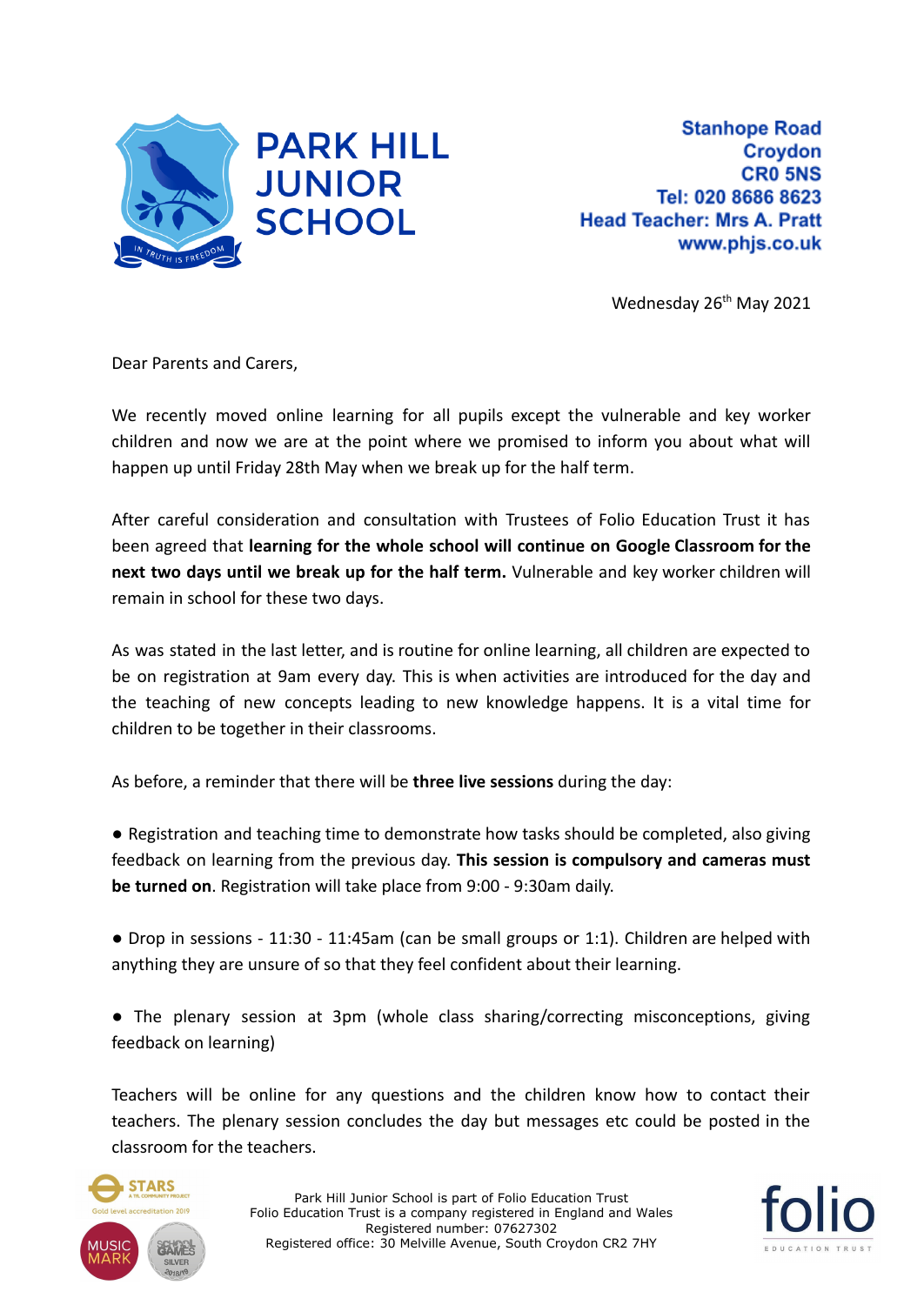If you need additional, confidential support during this time, or if you need a device on which remote learning can be accessed, please contact the office with your child's name and your contact number ([office@phjs.foliotrust.uk](mailto:office@phjs.foliotrust.uk)) or email the Senior Leadership Team: [phjsslt@phjs.foliotrust.uk.](mailto:phjsslt@phjs.foliotrust.uk)

**Since the move to online learning on Wednesday 19th May there have been no more positive cases in the Junior School reported to us. We urge you to continue with social distancing and regular twice weekly home testing in order to help us keep our school community safe. Lateral flow tests can be ordered free of charge on the link below:** <https://www.gov.uk/order-coronavirus-rapid-lateral-flow-tests>

If you need to self-isolate or you need to stay at home and look after a child who is self-isolating you may be eligible for a support payment. You can find out if you are eligible here:

[https://www.gov.uk/government/publications/test-and-trace-support-payment-scheme-clai](https://www.gov.uk/government/publications/test-and-trace-support-payment-scheme-claiming-financial-support/claiming-financial-support-under-the-test-and-trace-support-payment-scheme) [ming-financial-support/claiming-financial-support-under-the-test-and-trace-support-paymen](https://www.gov.uk/government/publications/test-and-trace-support-payment-scheme-claiming-financial-support/claiming-financial-support-under-the-test-and-trace-support-payment-scheme) [t-scheme](https://www.gov.uk/government/publications/test-and-trace-support-payment-scheme-claiming-financial-support/claiming-financial-support-under-the-test-and-trace-support-payment-scheme)

If you would like help with this, please call or email Paula, our Home/School Link via the school office.

Please see below for further information regarding what to do if your child develops symptoms and ensure you continue to notify the school if your child receives a positive Covid test result.

Thank you for your ongoing support, stay safe and we look forward to seeing all year groups back in school after the half term break on Monday 7th June.

Yours sincerely,

Mrs A. Pratt Head Teacher



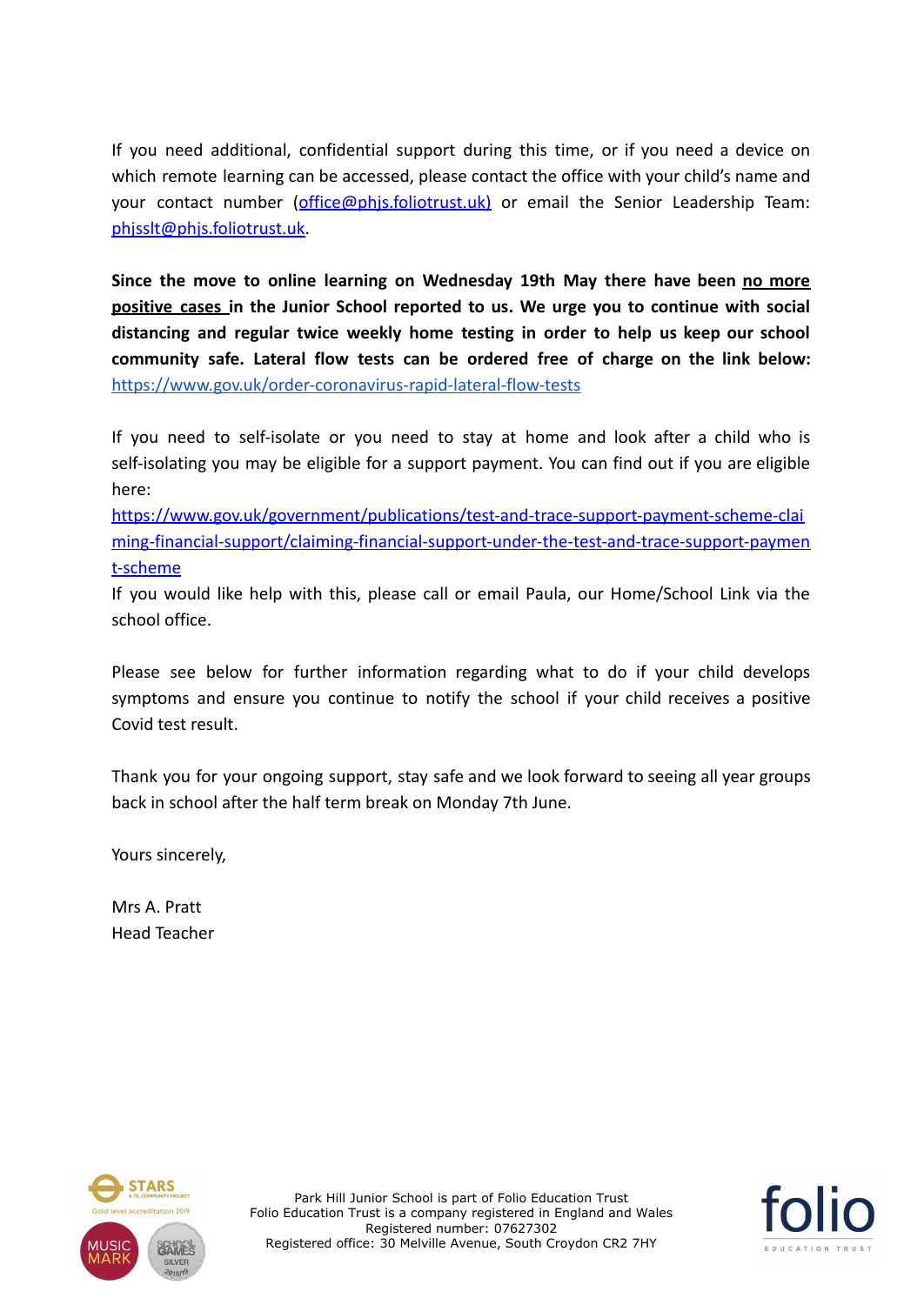## **What to do if your child develops symptoms of COVID 19**

If your child develops symptoms of COVID-19, they must not come to school and should remain at home for at least 10 days from the date when their symptoms appeared. Anyone with symptoms will be eligible for a PCR test (the normally available test type) and this can be arranged via <https://www.nhs.uk/ask-for-a-coronavirus-test> or by calling 119. Kindly inform the school of the result of the test if it is positive to enable a track and trace process and to inform next steps for us as a school.

All other household members who remain well, must stay at home and not leave the house for 10 days. This includes anyone in your 'Support Bubble'.

Further information is available at:

[https://www.gov.uk/government/publications/covid-19-stay-at-home-guidance/stay-at-hom](https://www.gov.uk/government/publications/covid-19-stay-at-home-guidance/stay-at-home-guidance-for-households-with-possible-coronavirus-covid-19-infection) [e-guidance-for-households-with-possible-coronavirus-covid-19-infection](https://www.gov.uk/government/publications/covid-19-stay-at-home-guidance/stay-at-home-guidance-for-households-with-possible-coronavirus-covid-19-infection)

The household isolation period includes the day the first person in your household's symptoms started (or the day their test was taken if they did not have symptoms) and the next 10 full days. This means that if, for example, your 10-day isolation period starts on the 15th of the month, your isolation period ends at 23:59 hrs on the 25th and you can return to your normal routine.

Household members should not go to work, school or public areas and exercise should be taken within the home.

If you require help with buying groceries, other shopping or picking up medication, or walking a dog, you should ask friends or family. Alternatively, you can order your shopping online and medication by phone or online.

Household members staying at home for 10 days will greatly reduce the overall amount of infection the household could pass on to others in the community

If you are able, move any vulnerable individuals (such as the elderly and those with underlying health conditions) out of your home, to stay with friends or family for the duration of the home isolation period.

### **Symptoms**

The most common symptoms of coronavirus (COVID-19) are recent onset of:

- a new continuous cough
- a high temperature
- a loss of, or change in, your normal sense of taste or smell (anosmia)



Park Hill Junior School is part of Folio Education Trust Folio Education Trust is a company registered in England and Wales Registered number: 07627302 Registered office: 30 Melville Avenue, South Croydon CR2 7HY